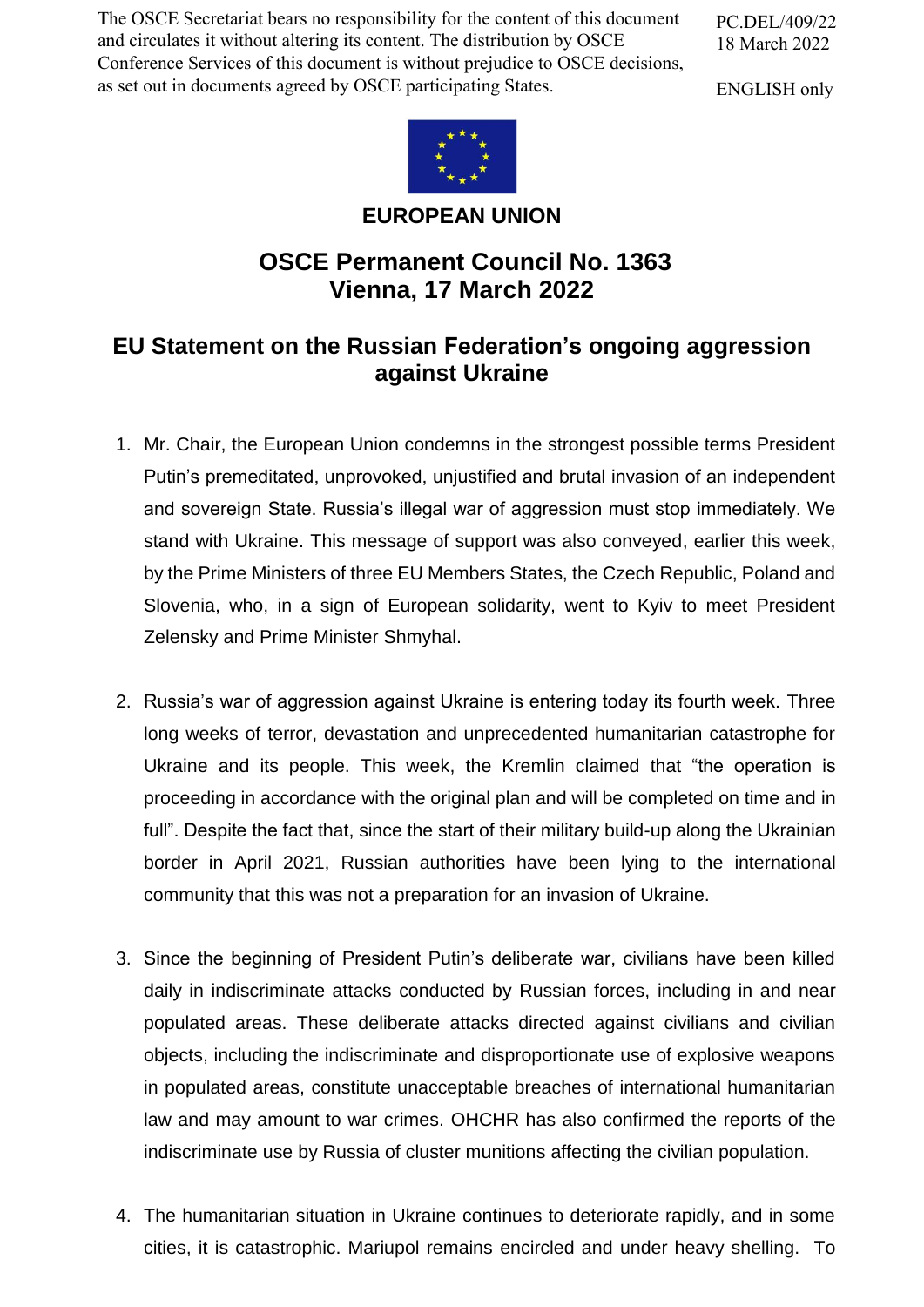date, at least 2,187 residents are reported killed by the bombings of the Russian forces, including in residential areas. According to ICRC, hundreds of thousands of the city's residents are facing extreme shortages of basic necessities like food, water and medicine. They also lack heating and electricity. We strongly condemn the recent mortar strikes, also near the SMM premises. We reiterate our call for the safe evacuation of all people inside the premises, including the SMM's local staff and the Greek Consul General.

- 5. Kharkiv, Mykolaiv, Chernihiv, Zhytomyr and many other cities remain under nonstop artillery, mortar, and rocket shelling. Russian troops even bombed a train heading to Kramatorsk to evacuate of civilians, killing a train attendant. Last Sunday, Russia, in a further provocative escalation, launched an airstrike on the International Center for Peacekeeping in Lviv, 25 km from the Polish border, which killed 35 people and injured at least 134 people.
- 6. We call on Russia to fully abide by its obligations under international humanitarian law. It must ensure safe and unhindered humanitarian access to the victims and internally displaced persons in Ukraine, and allow safe passage for those civilians who want to leave. In addition, we deplore that many media actors, from national and international media, have been killed or injured due to the Russian aggression, and we echo the call of the OSCE Representative on Freedom of the Media to ensure their safety.
- 7. We deplore the indiscriminate attacks of the Russian Armed Forces on several nuclear sites, which put at risk nuclear power plants and other nuclear facilities, posing a serious threat of a major nuclear accident. This is completely unacceptable and extremely worrying. Moreover, because of the infrastructure damage in the country, there is pollution of groundwater and surface water. We also took note of alarming reports regarding high risk for environmental disaster in the Black Sea.
- 8. People continue to flee Russia's aggression every minute. As of today, more than 3 million people have fled to neighbouring countries and more than 2 million are already internally displaced. According to the UNICEF, 1.5 million children have been forced to flee Ukraine, which means that every second, one Ukrainian child becomes a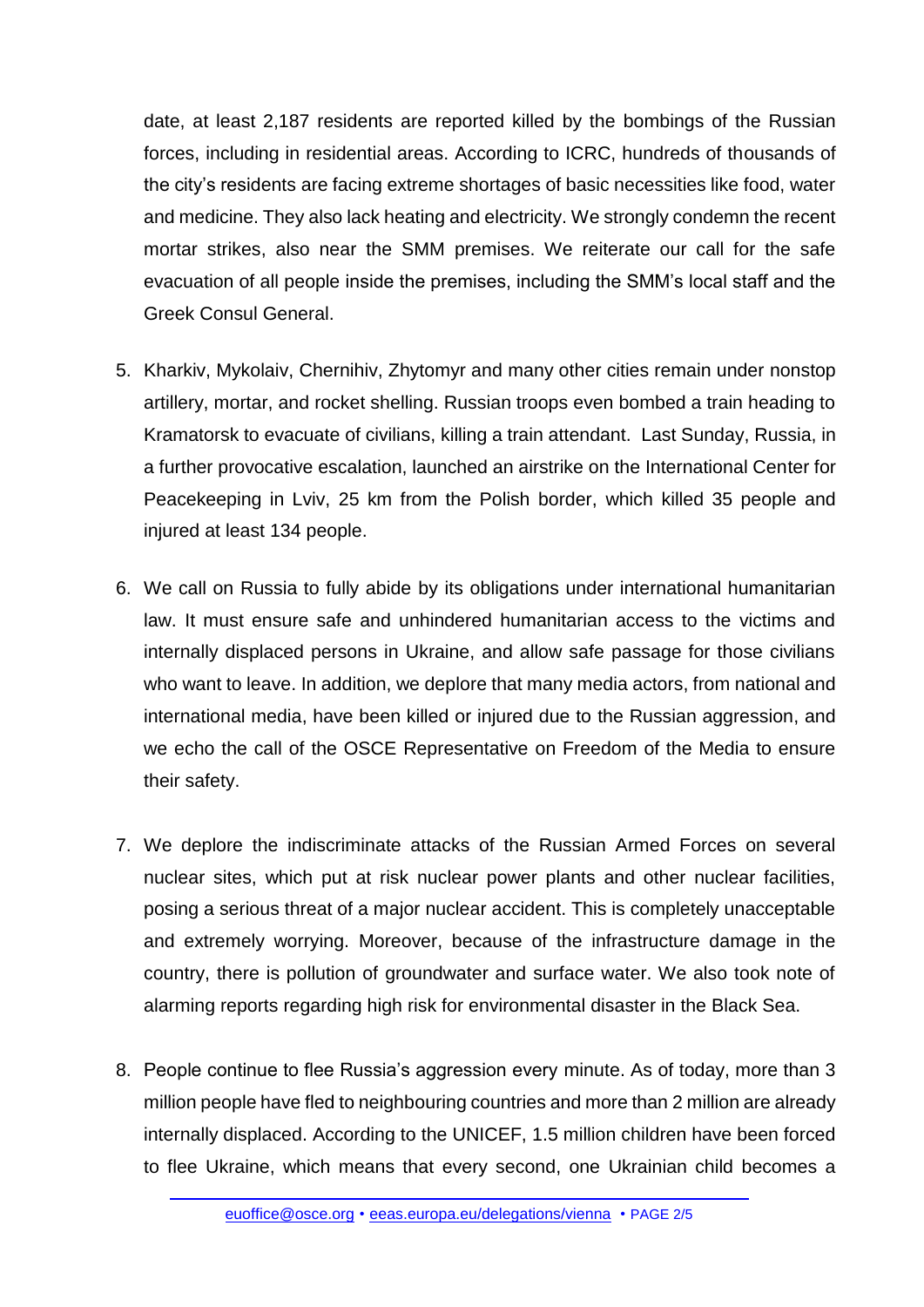refugee. The EU and its Member States are working at all levels to provide humanitarian, medical and financial aid to all refugees and the countries hosting them. We would like to convey our special gratitude to the Republic of Moldova for all its efforts and underscore our readiness to provide continued support in this regard.

- 9. We strongly condemn that the Russian Armed Forces have kidnapped democratically elected mayors and other local representatives, including in Dniprorudne, and demand their immediate release. We have also seen reports that Russia may also be planning another fake "referendum" at gunpoint in Kherson as well as in other places in Ukraine. It would follow the well-known Russian pattern of persecutions of legitimate authorities' representatives. Let us be clear: the European Union has never recognised the illegal annexation of the Crimean peninsula nor the two illegally selfproclaimed entities of Ukraine. Nor will we ever recognize any other attempt to take over a sovereign State's territory by force. Russia will be held accountable for its blatant violations of the UN Charter and the Helsinki Final Act.
- 10.Mr. Chair, these are only a few examples of the consequences of President Putin's premeditated, unprovoked, unjustified and brutal invasion of an independent and sovereign State. The UNHCR and WFP guest speakers further illustrated in their interventions those dramatic consequences for Ukraine and at a global scale. This is a war. A planned war. A plan to destroy a sovereign, independent and democratic nation - this is the plan that the Kremlin shamelessly dares to declare that will be completed "on time and in full". This will not remain without a proper response. Yesterday, the Committee of Ministers of the Council of Europe adopted a decision to expel Russia from the organisation. In addition, the EU welcomes the order of the International Court of Justice, issued yesterday, and the provisional measures approved by the Court. This order confirms that the Russian aggression against Ukraine is illegal. We also welcome the decision of the International Criminal Court's prosecutor to open an investigation into the possible war crimes by Russia in Ukraine. All those responsible will be held accountable.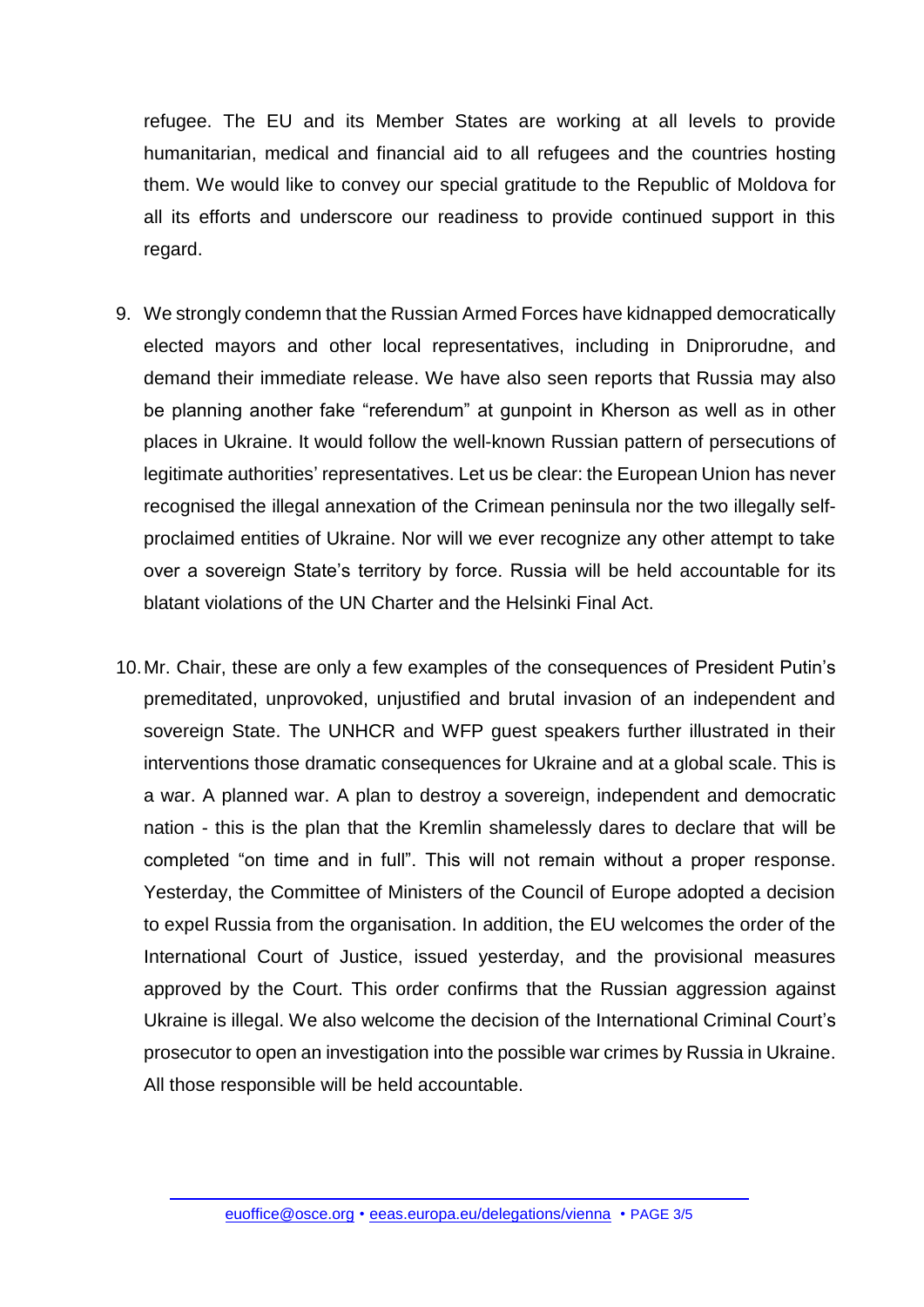- 11.Moreover, Putin's regime is qualifying as "Russophobia" any public disagreement with, condemnation of or protest against its war of aggression in Ukraine. We note with deep concern that the Russian external aggression is accompanied by everincreasing repression of Russia's own citizens. We strongly condemn the unprecedented institutional and judicial crackdown on human rights and fundamental freedoms, and outright censorship in Russia. Throughout this period, we have witnessed how Russia is dismantling the last remnants of its democratic façade. By threatening with up to 15 years in prison for calling a war, a war has led to a situation where media cannot perform its watchdog function, exposing the actions of the government and helping citizens to hold their government to account. To date, more than 15.000 people have been detained in peaceful anti-war protests. We applaud Russian independent media, NGOs and brave individuals such as Marina Oysyannikova, who aspire to end this war and continue to defend, at a great personal risk, the values of democracy, rule of law and freedom, and strive to inform the Russian people of the true situation on the ground in Ukraine.
- 12.And the truth is that Russia, with the participation of the Lukashenka regime in Belarus as co-aggressor, bears full responsibility for the loss of life, injuries and destruction. The EU demands that Russia immediately and unconditionally cease its military actions, withdraw all its troops from the entire territory of Ukraine and fully respect Ukraine's independence, sovereignty and territorial integrity within its internationally recognised borders and territorial waters. This demand was expressed by 141 States through the adoption of the relevant UN GA resolution on 2 March 2022. We also reiterate our call on Belarus to stop enabling the Russian aggression and to abide by its international obligations. The EU resolutely supports Ukraine's inherent right to self-defence, and the Ukrainian armed forces' efforts to defend Ukraine's territorial integrity and population in accordance with Article 51 of the UN Charter. The EU will continue to provide coordinated political, financial, material and humanitarian support and we have just adopted a fourth package of restrictive measures against Russia. Ukraine belongs to our European family. We stand with Ukraine!

I kindly ask that this Statement be attached to the Journal of the Day.

[euoffice@osce.org](mailto:euoffice@osce.org) • [eeas.europa.eu/delegations/vienna](http://eeas.europa.eu/delegations/vienna) • PAGE 4/5